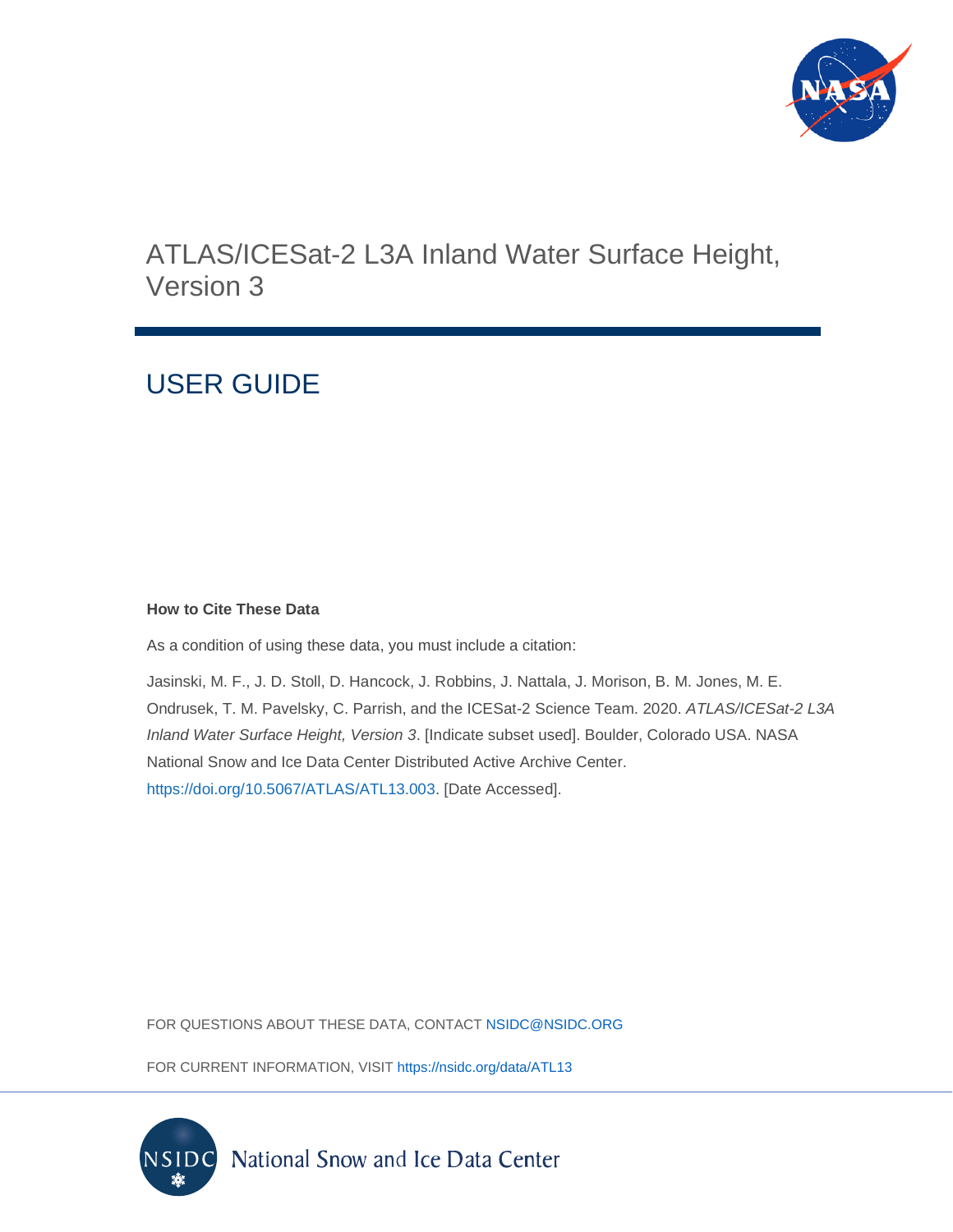# **TABLE OF CONTENTS**

| $\mathbf{1}$   |       |       |  |  |  |  |
|----------------|-------|-------|--|--|--|--|
|                | 1.1   |       |  |  |  |  |
|                | 1.2   |       |  |  |  |  |
|                |       | 1.2.1 |  |  |  |  |
|                |       | 1.2.2 |  |  |  |  |
|                |       | 1.2.3 |  |  |  |  |
|                |       | 1.2.4 |  |  |  |  |
|                |       | 1.2.5 |  |  |  |  |
|                |       | 1.2.6 |  |  |  |  |
|                |       | 1.2.7 |  |  |  |  |
|                |       |       |  |  |  |  |
|                |       | 1.3.1 |  |  |  |  |
|                |       | 1.3.2 |  |  |  |  |
|                |       | 1.3.3 |  |  |  |  |
|                |       |       |  |  |  |  |
|                |       | 1.4.1 |  |  |  |  |
|                | 1.4.2 |       |  |  |  |  |
| 2              |       |       |  |  |  |  |
|                | 2.1   |       |  |  |  |  |
|                | 2.2   |       |  |  |  |  |
|                | 2.3   |       |  |  |  |  |
|                |       | 2.3.1 |  |  |  |  |
|                |       | 2.3.2 |  |  |  |  |
|                | 2.4   |       |  |  |  |  |
| 3              |       |       |  |  |  |  |
| $\overline{4}$ |       |       |  |  |  |  |
| 5              |       |       |  |  |  |  |
|                | 5.1   |       |  |  |  |  |
| 5.2            |       |       |  |  |  |  |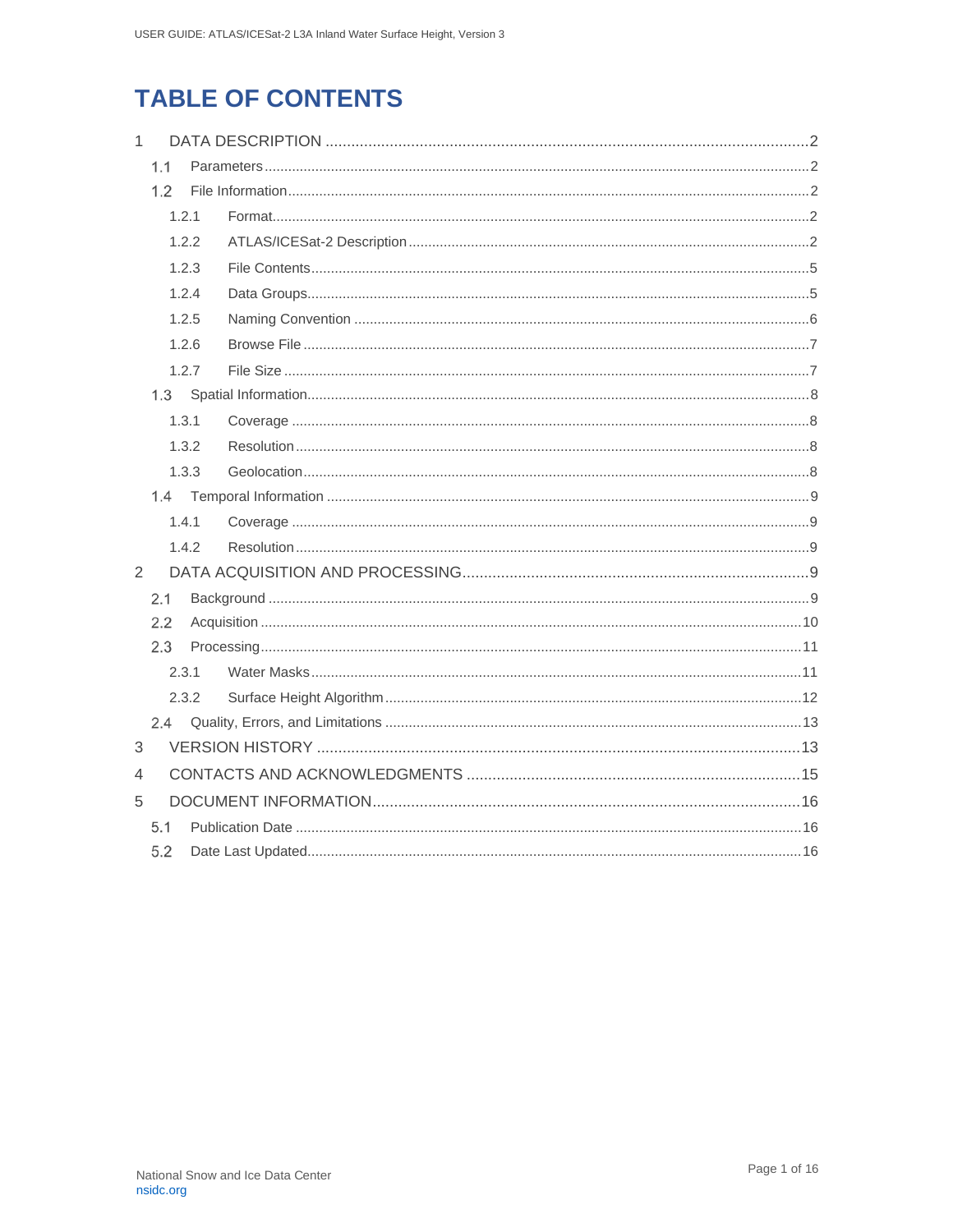# <span id="page-2-0"></span>1 DATA DESCRIPTION

# <span id="page-2-1"></span>1.1 Parameters

Along-track water surface heights for inland water bodies plus statistics. Water bodies include lakes, reservoirs, bays, estuaries, and rivers, plus a 7 km, near-shore buffer. Water surface heights are provided as both height above the WGS 84 ellipsoid (ITRF2014 Reference Frame) and height above the Earth Gravitational Model 2008 (EGM2008) mean sea level (MSL). Statistics include along-track surface slope (where data permit), mean and standard deviation, subsurface 532 nm attenuation, wave height, and coarse depth to bottom topography.

## <span id="page-2-2"></span>1.2 File Information

### <span id="page-2-3"></span>1.2.1 Format

Data are provided as HDF5 formatted files. HDF is a data model, library, and file format designed specifically for storing and managing data. For more information about HDF, visit the HDF [Support](https://portal.hdfgroup.org/display/support)  [Portal.](https://portal.hdfgroup.org/display/support)

The HDF Group provides tools for working with HDF5 formatted data. [HDFView](https://portal.hdfgroup.org/display/support/Download+HDFView) is free software that allows users to view and edit HDF formatted data files. In addition, the HDF - EOS | Tools and Information Center web page contains [code examples](https://hdfeos.org/zoo/index_openICESat2_Examples.php#ATL) in Python (pyhdf/h5py), NCL, MATLAB, and IDL for accessing and visualizing ICESat-2 files.

## <span id="page-2-4"></span>1.2.2 ATLAS/ICESat-2 Description

The following brief description of the Ice, Cloud and land Elevation Satellite-2 (ICESat-2) observatory and Advanced Topographic Laser Altimeter System (ATLAS) instrument is provided to help users better understand the file naming conventions, internal structure of data files, and other details referenced by this user guide. The ATL13 data product is described in detail in the Ice, Cloud, and land Elevation Satellite-2 Project Algorithm Theoretical Basis Document (ATBD) for Inland Water Data Products [\(ATBD](https://nsidc.org/sites/nsidc.org/files/technical-references/ICESat2_ATL13_ATBD_r003.pdf)  [for ATL13 | V03\)](https://nsidc.org/sites/nsidc.org/files/technical-references/ICESat2_ATL13_ATBD_r003.pdf).

The ATLAS instrument and ICESat-2 observatory utilize a photon-counting lidar and ancillary systems (GPS and star cameras) to measure the time a photon takes to travel from ATLAS to Earth and back again and to determine the photon's geodetic latitude and longitude. Laser pulses from ATLAS illuminate three left/right pairs of spots on the surface that as ICESat-2 orbits Earth trace out six ground tracks that are typically about 14 m wide. Each ground track is numbered according to the laser spot number that generates it, with ground track 1L (GT1L) on the far left and ground track 3R (GT3R) on the far right. Left/right spots within each pair are approximately 90 m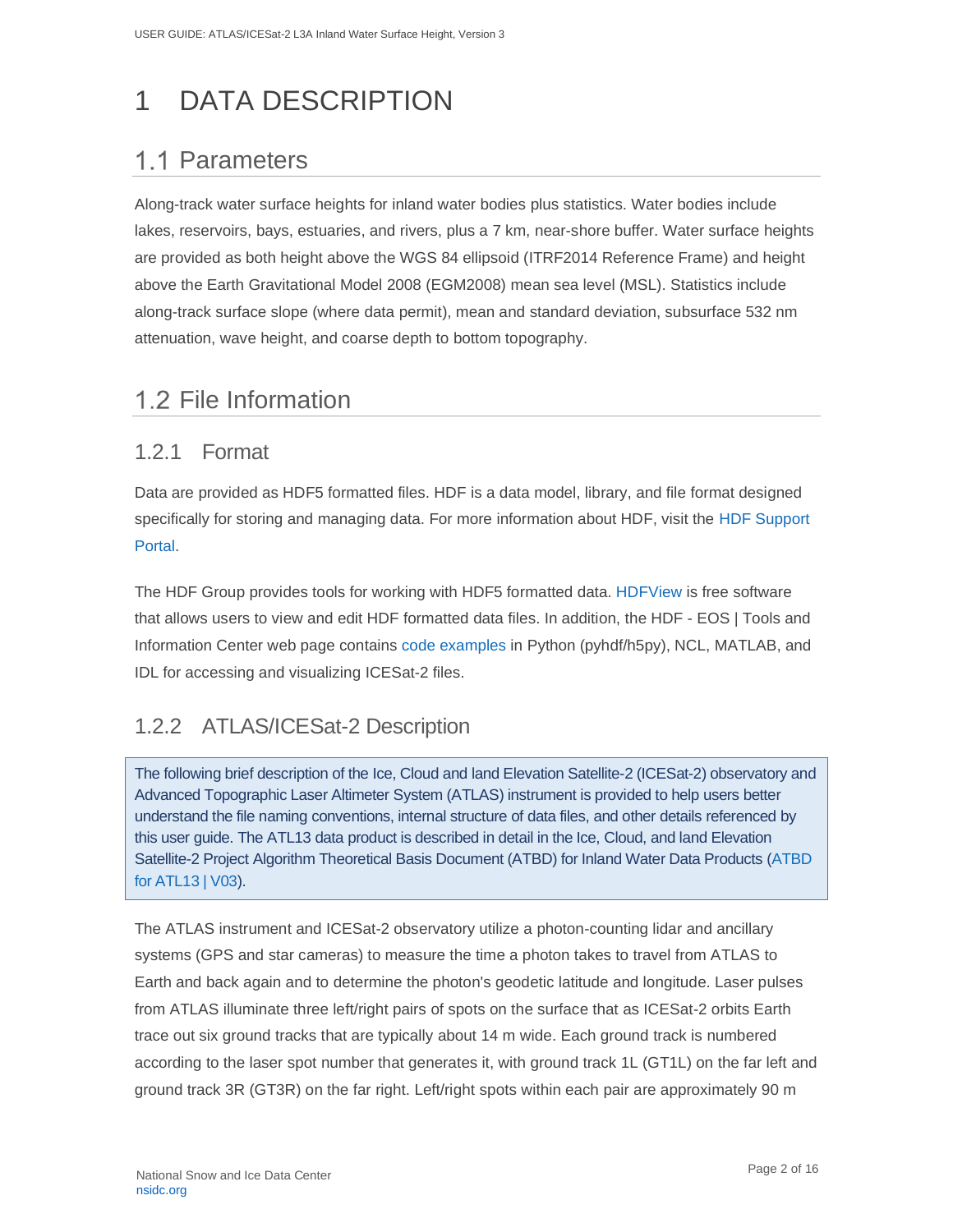apart in the across-track direction and 2.5 km in the along-track direction. The ATL13 data product is organized by ground track, with ground tracks 1L and 1R forming pair one, ground tracks 2L and 2R forming pair two, and ground tracks 3L and 3R forming pair three. Each pair also has a Pair Track—an imaginary line halfway between the actual location of the left and right beams (see figures 1 and 2). Pair tracks are approximately 3 km apart in the across-track direction.

The beams within each pair have different transmit energies—so-called weak and strong beams with an energy ratio between them of approximately 1:4. The mapping between the strong and weak beams of ATLAS, and their relative position on the ground, depends on the orientation (yaw) of the ICESat-2 observatory, which is changed approximately twice per year to maximize solar illumination of the solar panels. The forward orientation corresponds to ATLAS traveling along the +x coordinate in the ATLAS instrument reference frame (see Figure 1). In this orientation, the weak beams lead the strong beams and a weak beam is on the left edge of the beam pattern. In the backward orientation, ATLAS travels along the -x coordinate, in the instrument reference frame, with the strong beams leading the weak beams and a strong beam on the left edge of the beam pattern (see Figure 2). The first yaw flip was performed on December 28, 2018, placing the spacecraft into the backward orientation. ATL08 reports the spacecraft orientation in the sc\_orient parameter stored in the /orbit\_info/ data group (see Section 1.2.4 Data Groups). In addition, the current spacecraft orientation, as well as a history of previous yaw flips, is available in the [ICESat-2 Major Activities](https://nsidc.org/sites/nsidc.org/files/files/ICESat2_major_activities_05012020.xlsx) tracking document (.xlsx).

The Reference Ground Track (RGT) refers to the imaginary track on Earth at which a specified unit vector within the observatory is pointed. Onboard software aims the laser beams so that the RGT is always between ground tracks 2L and 2R (i.e. coincident with Pair Track 2). The ICESat-2 mission acquires data along 1,387 different RGTs. Each RGT is targeted in the polar regions once every 91 days (i.e. the satellite has a 91-day repeat cycle) to allow elevation changes to be detected. Cycle numbers track the number of 91-day periods that have elapsed since the ICESat-2 observatory entered the science orbit. RGTs are uniquely identified, for example in file names, by appending the two-digit cycle number (cc) to the RGT number, e.g. 0001cc to 1,387cc.

Under normal operating conditions, no data are collected along the RGT; however, during spacecraft slews, or off-pointing, some ground tracks may intersect the RGT. Off-pointing refers to a series of plans over the mid-latitudes that have been designed to facilitate a global ground and canopy height data product with approximately 2 km track spacing. Off-pointing began on 1 August 2019 with RGT 518, after the ATLAS/ICESat-2 Precision Pointing Determination (PPD) and Precision Orbit Determination (POD) solutions had been adequately resolved and the instrument had pointed directly at the reference ground track for a full 91 days (1,387 orbits).

Users should note that between 14 October 2018 and 30 March 2019 the spacecraft pointing control was not yet optimized. As such, ICESat-2 data acquired during that time do not lie along the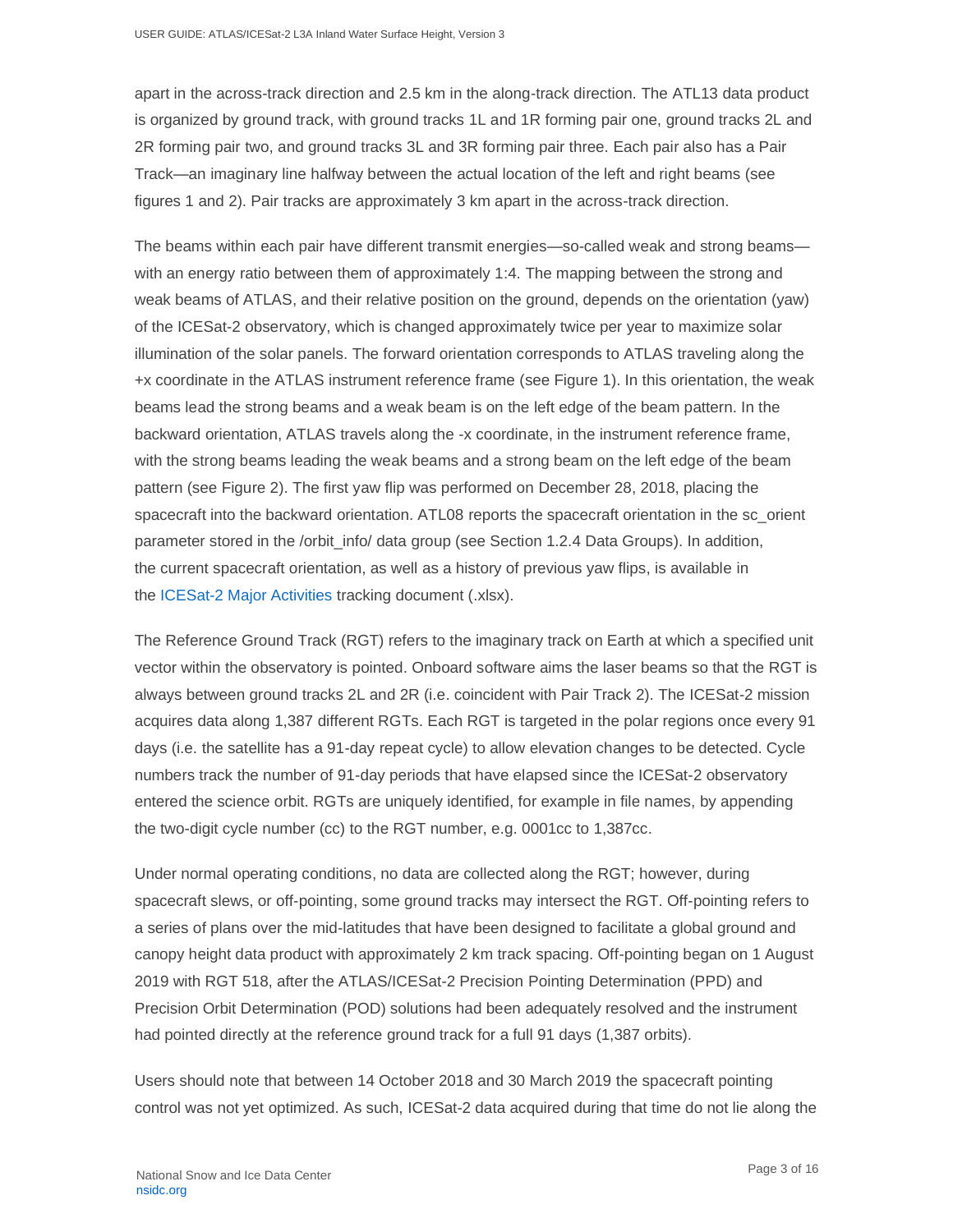nominal RGTs, but are offset at some distance from the RGTs. Although not along the RGT, the geolocation information for these data is not degraded.



Figure 1. Spot and ground track (GT) naming convention with ATLAS oriented in the forward (instrument coordinate +x) direction.



Figure 2. Spot and ground track (GT) naming convention with ATLAS oriented in the backward (instrument coordinate -x) direction.

NOTE: ICESat-2 reference ground tracks with dates and times can be downloaded as KMZ files from NASA'[s ICESat-2 | Technical](https://icesat-2.gsfc.nasa.gov/science/specs) Specs page, below the Orbit and Coverage table.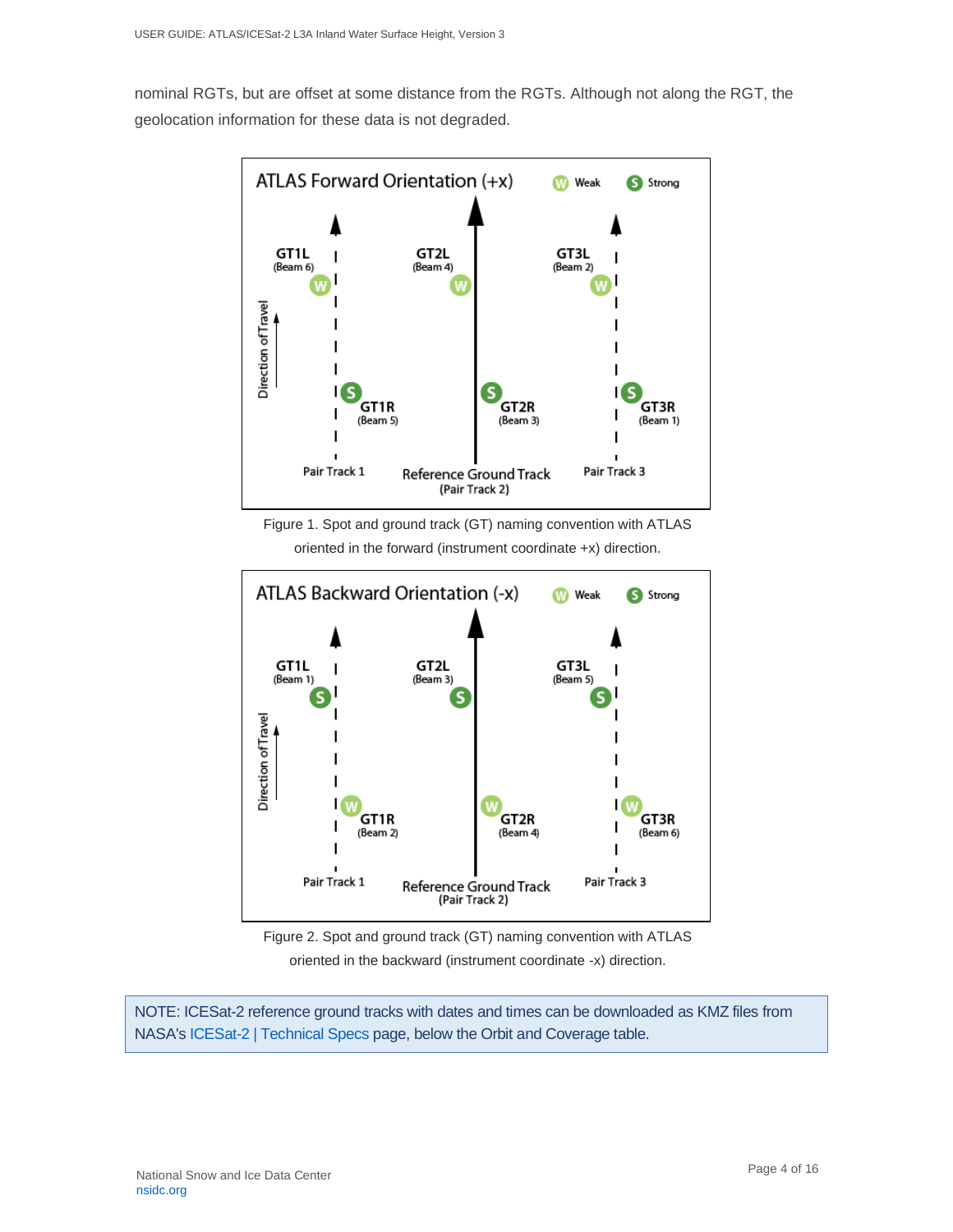## <span id="page-5-0"></span>1.2.3 File Contents

Data files (granules) contain inland water body surface heights acquired during four of ATLAS's 1,387 orbits.

## <span id="page-5-1"></span>1.2.4 Data Groups

Within data files, similar variables such as science data, instrument parameters, altimetry data, and metadata are grouped together according to the HDF model. ATL13 data files contain the top-level groups shown in Figure 3:



Figure 3. ATL13 data groups shown in HDFView.

The following sections summarize the structure and primary variables of interest in ATL13 data files. For a complete list of parameters, see the [ATL13 Data Dictionary.](https://nsidc.org/sites/nsidc.org/files/technical-references/ICESat2_ATL13_data_dict_v003.pdf)

### 1.2.4.1 METADATA

ISO19115 structured summary metadata for the granule, including content that describes the required geospatial information.

### 1.2.4.2 ancillary\_data

Information that is ancillary to the data product. This may include product and instrument characteristics and/or processing constants.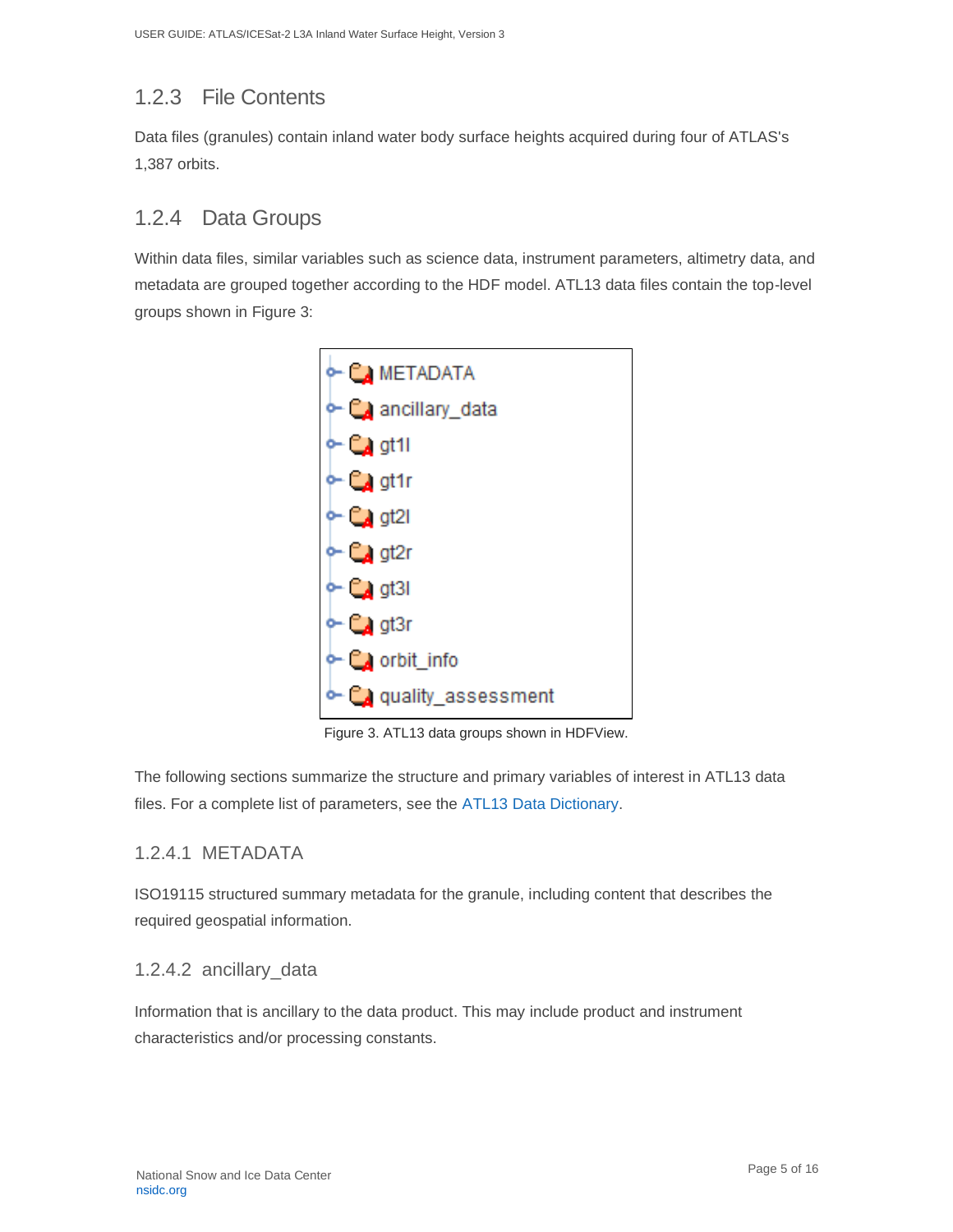### 1.2.4.3 gt1l – gt3r

Six ground track groups ( $gt11 - gt3r$ ) that contain the per-beam data parameters for the specified ATLAS ground track. Parameters of interest include:

- Water surface height (ht\_water\_surf) above the WGS 84 ellipsoid;
- Orthometric surface height (ht\_ortho), i.e. height above the EGM2008 MSL;
- Geoid value at short segment reporting location (segment\_geoid);
- Water body type (inland water body type); size (inland water body size); shape mask source (inland\_water\_body\_source); and water body ID (inland\_water\_body\_id). When concatenated, these four values uniquely identify each water body (See "4.7.1.2 | Water Body Reference Identification Scheme" in the ATBD for ATL13).
- Short segment length flag (qf\_sseg\_length);
- Mean latitude (sseg\_mean\_lat), longitude (sseg\_mean\_lon), and time (sseg\_mean\_time) of short segment signal qualified photons
- Short segment, along-track, water-body surface slope (segment slope trk bdy)

The gt[x] groups also contain a variety of descriptive statistics. The complete contents of the gt[x] groups are listed in "Table 5-1 | ATL13 Inland Water Along Tract Output Parameters" in the ATBD for ATL13.

### 1.2.4.4 orbit\_info

Orbit parameters that are constant for a granule, such as the RGT number and cycle and the spacecraft orientation (sc\_orient).

### 1.2.4.5 quality\_assessment

Quality assessment data for the granule as a whole, including a pass/fail flag and a failure reason indicator.

### <span id="page-6-0"></span>1.2.5 Naming Convention

Data files utilize the following naming convention:

Example:

- ATL13\_20181013205512\_02330101\_002\_01.h5
- ATL13\_[yyyymmdd][hhmmss]\_[ttttccss]\_[vvv\_rr].h5

The following table describes the file naming convention variables: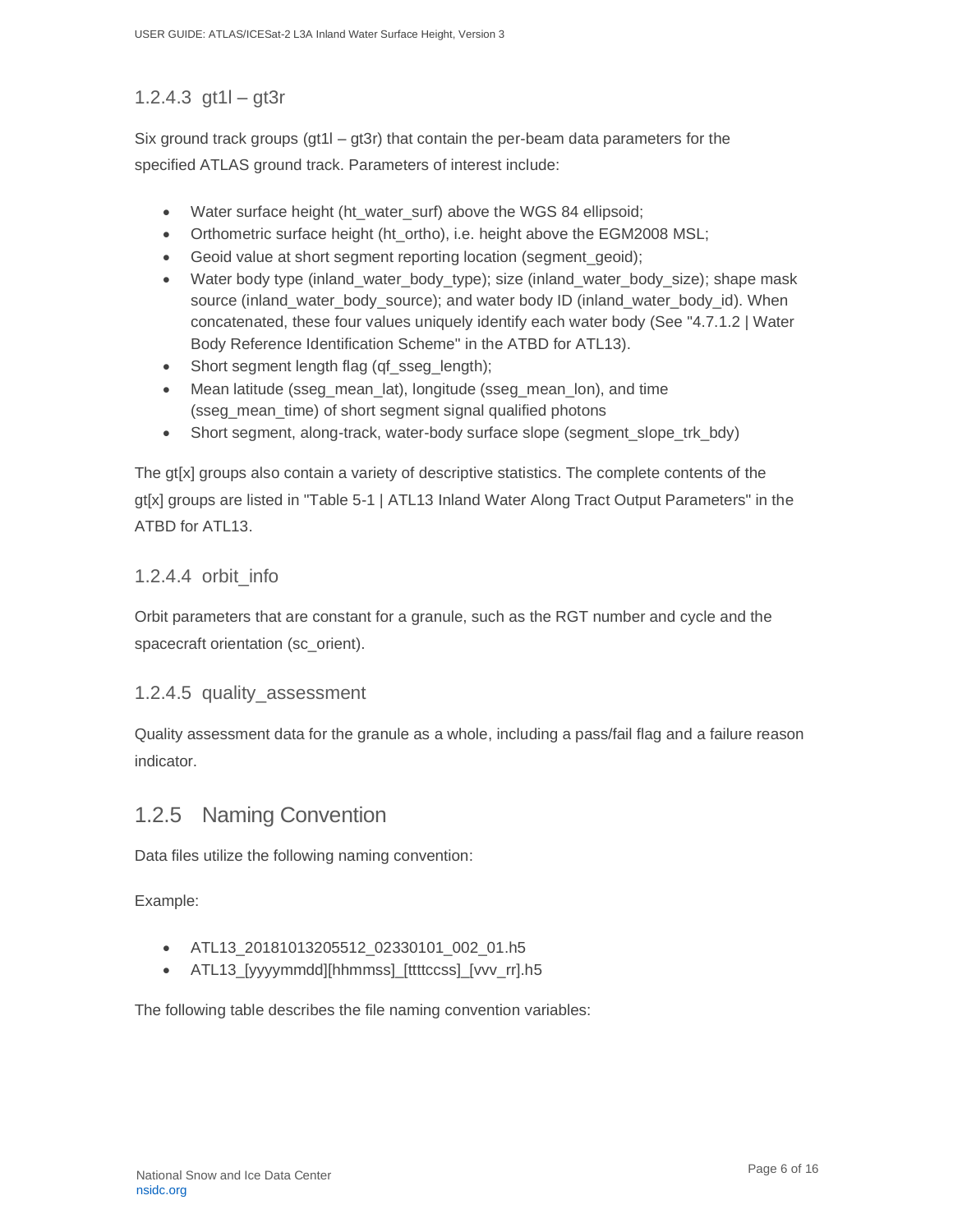| Variable          | <b>Description</b>                                                                                                                    |
|-------------------|---------------------------------------------------------------------------------------------------------------------------------------|
| ATL <sub>13</sub> | ATLAS/ICESat-2 L3A Inland Water Surface Height                                                                                        |
| yyymmdd           | Year, month, and day of data acquisition                                                                                              |
| hhmmss            | Data acquisition start time, hour, minute, and second (UTC)                                                                           |
| tttt              | Four digit RGT number of the first of four tracks in the granule. The ICESat-2<br>mission has 1,387 RGTs, numbered from 0001 to 1387. |
| CC                | Cycle Number. The cycle number tracks the number of 91-day periods that have<br>elapsed since ICESat-2 entered the science orbit.     |
| SS                | Segment number. Not used for ATL13. Always 01. <sup>1</sup>                                                                           |
| vvv rr            | Version and revision number. <sup>2</sup>                                                                                             |

#### Table 1. File Naming Convention Variables and Descriptions

#### NOTE:

<sup>1</sup>Some ATLAS/ICESat-2 products (e.g. ATL03) are provided as files that span  $1/14<sup>th</sup>$  of an orbit. As such, these products' file names specify a segment number that ranges from 01 to 14. Because ATL13 data files span four full orbits, the segment number is always set to 01.

<sup>2</sup>From time to time, NSIDC receives duplicate, reprocessed granules from our data provider. These granules have the same file name as the original (i.e. date, time, ground track, cycle, and segment number), but the revision number has been incremented. Although NSIDC deletes the superseded granule, the process can take several days. As such, if you encounter multiple granules with the same file name, please use the granule with the highest revision number.

Each data file has a corresponding XML file that contains additional file level metadata. XML metadata files have the same name as their corresponding .h5 file, but with .xml appended.

### <span id="page-7-0"></span>1.2.6 Browse File

Browse files are provided as HDF5 formatted files that contain images designed to quickly assess the location and quality of each granule's data. Browse images include water surface orthometric height (named "default1") and granule ground track location and coverage ("default2").

Browse files utilize the same naming convention as their corresponding data file, but with \_BRW appended.

### <span id="page-7-1"></span>1.2.7 File Size

Files range from approximately 1 MB to 10 MB.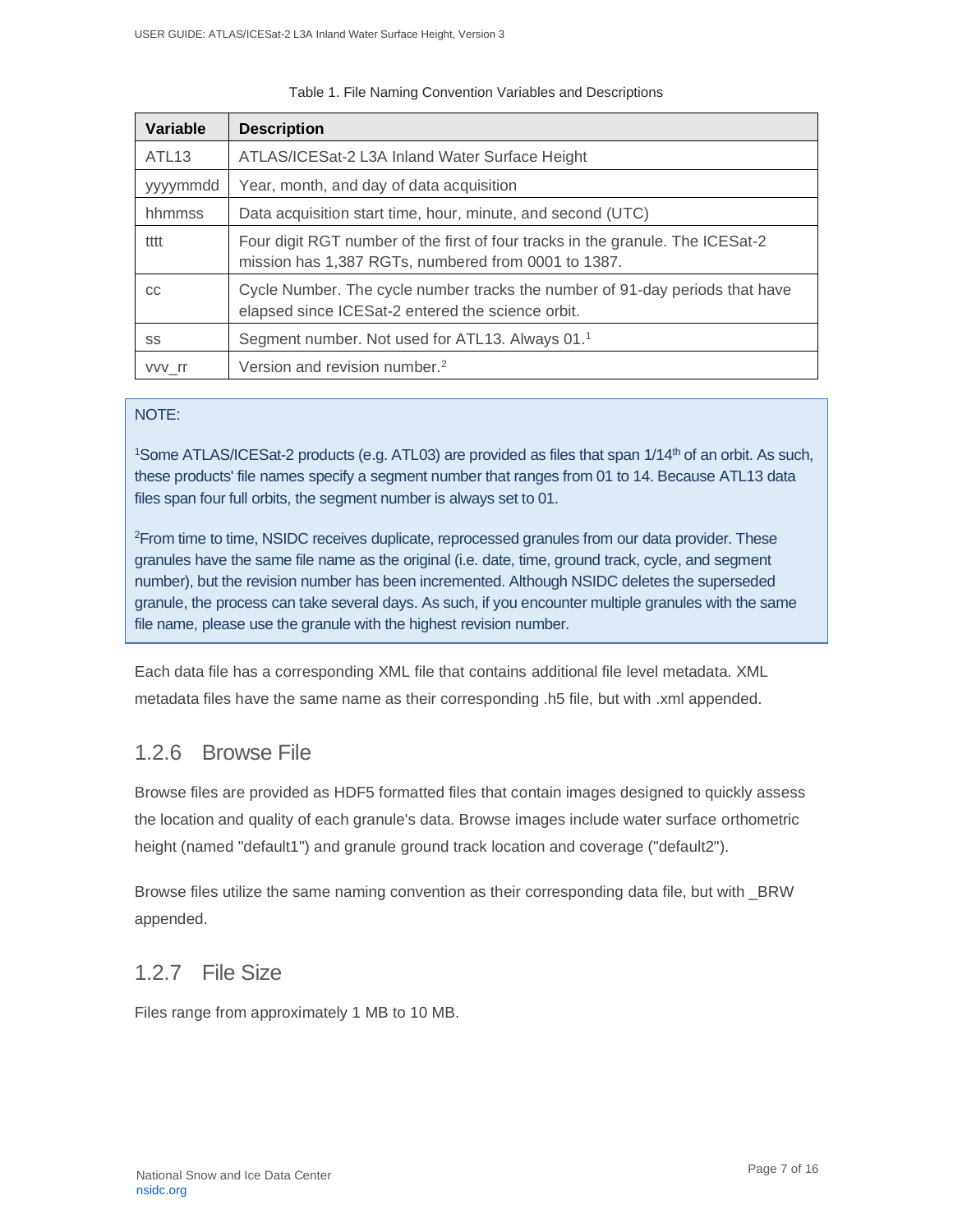# <span id="page-8-0"></span>1.3 Spatial Information

## <span id="page-8-1"></span>1.3.1 Coverage

Spatial coverage spans approximately 88° N latitude to 88° S. Water surface height processing is constrained by an inland water mask (see Section 2.3.1 Water Masks).

## <span id="page-8-2"></span>1.3.2 Resolution

The ATLAS instrument transmits laser pulses at 10 kHz. At the nominal ICESat-2 orbit altitude of 500 km, this yields approximately one transmitted laser pulse every 0.7 meters along ground tracks. Note, however, that the number of photons that return to the telescope depends on surface reflectivity and cloud cover (which obscures ATLAS's view of Earth). As such, the spatial resolution of individual signal photons varies.

Inland water heights are processed in segments that contain a minimum of approximately 100 signal photons, to ensure the segment accurately characterizes the water surface. As such, the segments vary in length from approximately 30 m to 200 m (averaging about 100 m), depending on factors such as signal quality and water and atmospheric conditions.

## <span id="page-8-3"></span>1.3.3 Geolocation

Latitudes and longitudes refer to the WGS 84 coordinate system. Water surface heights are provided as both heights above the WGS 84 ellipsoid (ITRF2014 Reference Frame) and as heights above mean sea level (EGM2008). The following table contains details about WGS 84:

| Geographic coordinate system             | <b>WGS 84</b>              |  |
|------------------------------------------|----------------------------|--|
| Projected coordinate system              | N/A                        |  |
| Longitude of true origin                 | Prime Meridian, Greenwich  |  |
| Latitude of true origin                  | N/A                        |  |
| Scale factor at longitude of true origin | N/A                        |  |
| Datum                                    | World Geodetic System 1984 |  |
| Ellipsoid/spheroid                       | <b>WGS 84</b>              |  |
| Geoid                                    | EGM2008                    |  |
| Units                                    | degrees                    |  |
| False easting                            | N/A                        |  |
| False northing                           | N/A                        |  |

|  | Table 2. Geolocation Details |  |
|--|------------------------------|--|
|  |                              |  |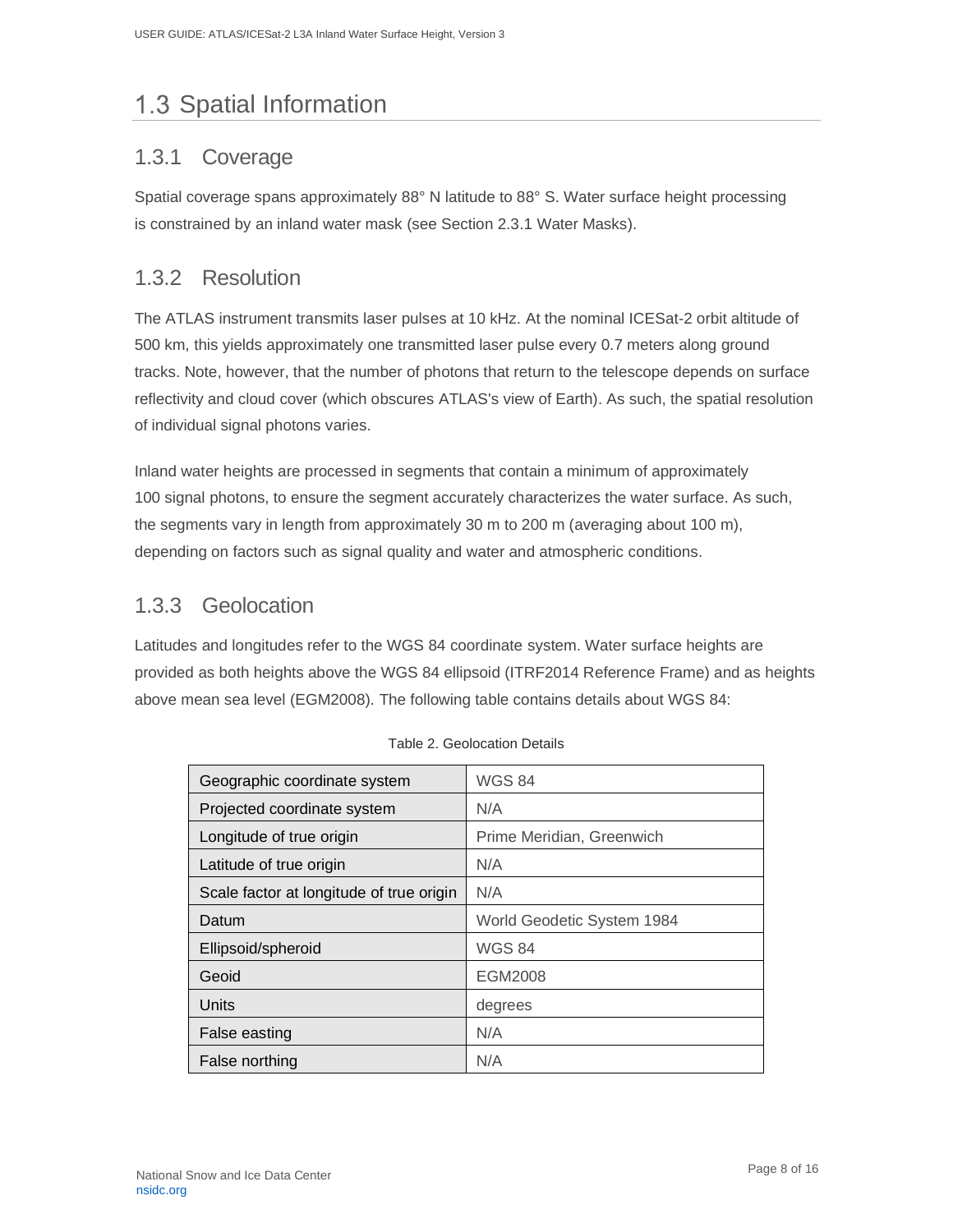| EPSG codes   | 4326 (WGS 84)<br>3855 (EGM2008)                                 |  |
|--------------|-----------------------------------------------------------------|--|
| PROJ4 string | +proj=longlat +datum=WGS84 +no_defs                             |  |
| Reference    | https://epsg.io/4326 (WGS 84)<br>https://epsg.io/3855 (EGM2008) |  |

For information about ITRF2014, see the International Terrestrial Reference Frame | [ITRF2014](http://itrf.ign.fr/ITRF_solutions/2014/)  [webpage.](http://itrf.ign.fr/ITRF_solutions/2014/)

# <span id="page-9-0"></span>1.4 Temporal Information

## <span id="page-9-1"></span>1.4.1 Coverage

13 October 2018 to 11 November 2020

## <span id="page-9-2"></span>1.4.2 Resolution

Repeat observations for any given water body depend on its size and geographic location. The frequency at which ATLAS/ICESat-2 crosses inland water bodies depends on how often the spacecraft's orbital pattern intersects with the water body mask. For high latitude, polar regions (approximately  $\pm 65^{\circ}$ ), the mission requirements manadate repeat observations every 91 days along the precisely established reference tracks (i.e. the satellite has a 91 day repeat cycle). However, starting with cycle 04 (28 June 2019) ATLAS/ICESat-2 is slated to begin conducting a systematic off-pointing scenario at lower latitudes that is designed to achieve approximately 2 km global spacing after two years of data acquisition.

# <span id="page-9-3"></span>2 DATA ACQUISITION AND PROCESSING

# <span id="page-9-4"></span>2.1 Background

The ATL13 product is derived primarily from geolocated, time-tagged photon heights and other parameters passed to it from the ATLAS/ICESat-2 L2A Global Geolocated Photon Data (ATL03) product. The following figure illustrates the family of ICESat-2 data products and the connections between them: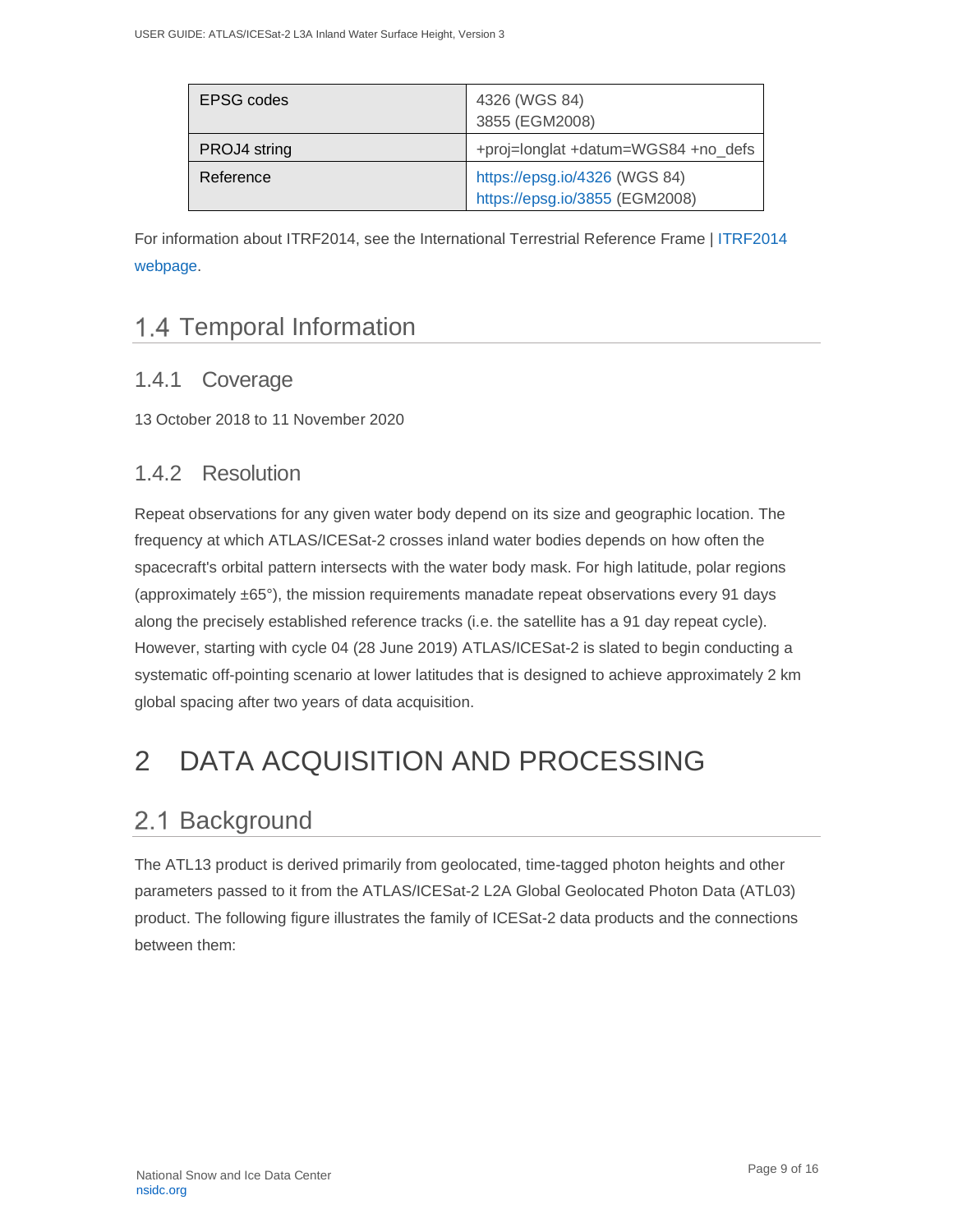

Figure 4. ICESat-2 data processing flow. The ATL01 algorithm reformats and unpacks the Level 0 data and converts it into engineering units. ATL02 processing converts the ATL01 data to science units and applies instrument corrections. The Precision Pointing Determination (PPD) and Precision Orbit Determination (POD) solutions compute the pointing vector and position of the ICESat-2 observatory as a function of time. ATL03 acts as the bridge between the lower level, instrumentation-specific products and the higher-level, surfacespecific products.

# <span id="page-10-0"></span>2.2 Acquisition

Inputs from ATL03 product include precise latitude, longitude, and height for every received photon, plus applied geophysical corrections such as Earth tides and atmospheric delays. Each photon is also classified as signal or background and by surface type (land ice, sea ice, land, ocean, and inland water).

NOTE: The following sections summarize the approach used to generate the ATL13 product. For a complete description of the theory and algorithm, consult the [ATBD for ATL13](https://nsidc.org/sites/nsidc.org/files/technical-references/ICESat2_ATL13_ATBD_r003.pdf).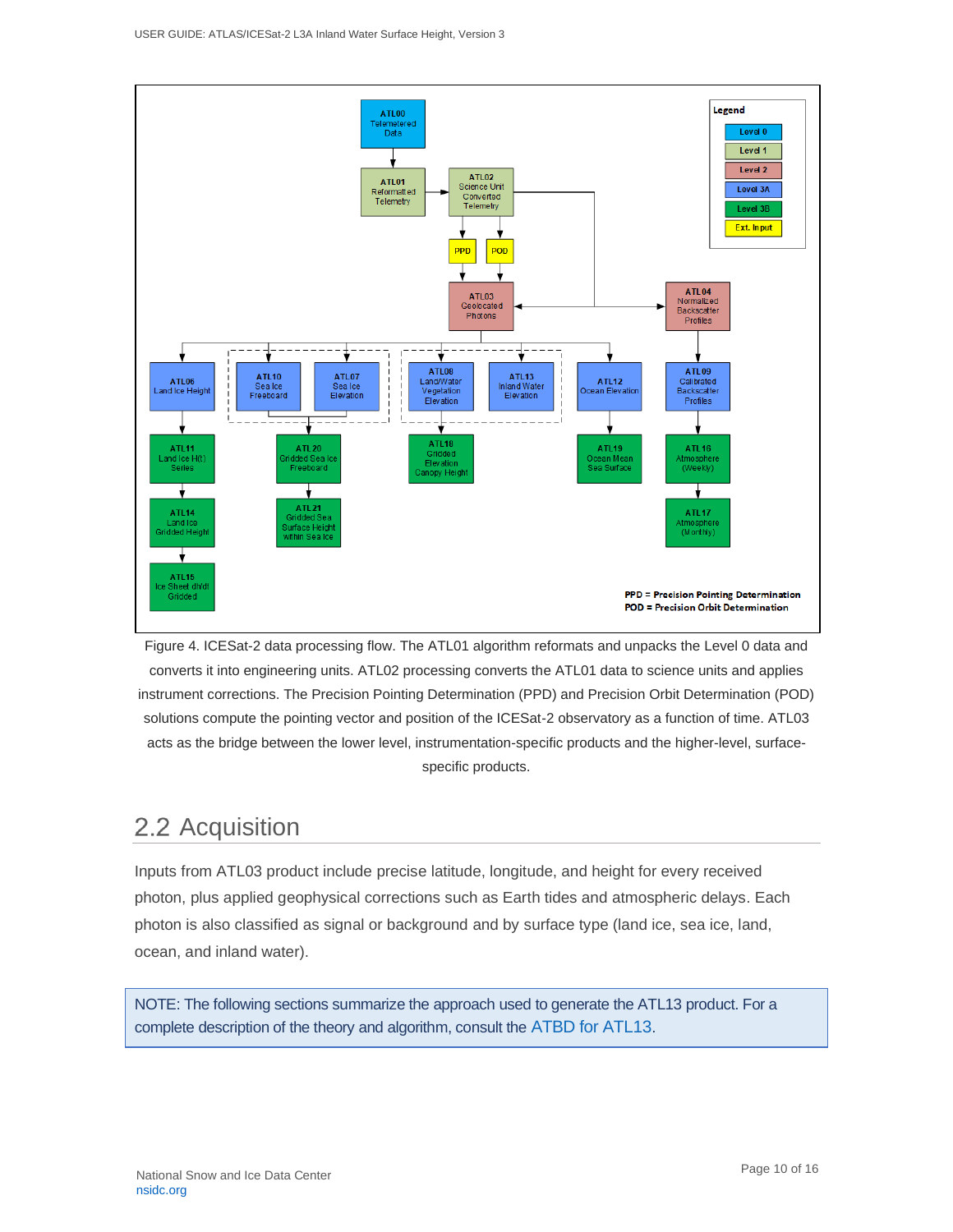# <span id="page-11-0"></span>2.3 Processing

### <span id="page-11-1"></span>2.3.1 Water Masks

Water masks help organize the inland water data and constrain processing to only those land and coastal regions that possess water bodies. ATL13 relies on three types of hydrologic masks:

- ATL03 Inland Water Mask (applied to input data)
- ATL13 Regional Basin Mask
- ATL13 Inland Water Body Shape Mask

The **ATL03 Inland Water Mask**, shown in Figure 5, improves computational efficiency by allowing the ATL13 algorithm to process only ATLAS observations that have been flagged by ATL03 as inland water (Section 3.4, ATBD for ATL13).



Figure 5. ATL03 Inland Water Mask.Observations that fall within shaded areas (blue) are flagged as water bodies.

This 0.1 km<sup>2</sup>, gridded mask was developed from a number of coastline and inland water databases including the [Global Self-consistent, Hierarchical, High-resolution Geography](https://www.soest.hawaii.edu/pwessel/gshhg/index.html) (GSHHG) coastlines database and various lake shapefiles, including ephemeral lakes, permafrost extent, and custom shapes created to close larger bays in locations not otherwise addressed.

The **ATL13 Regional Basin Mask** comprises polygons that represent principally the outline of entire large river basins plus some adjacent intervening area. Each polygon contains all the lakes and rivers within that river basin and organizes in a logical manner the ATLAS data used to produce the hydrologic products (Section 3.5, ATBD for ATL13).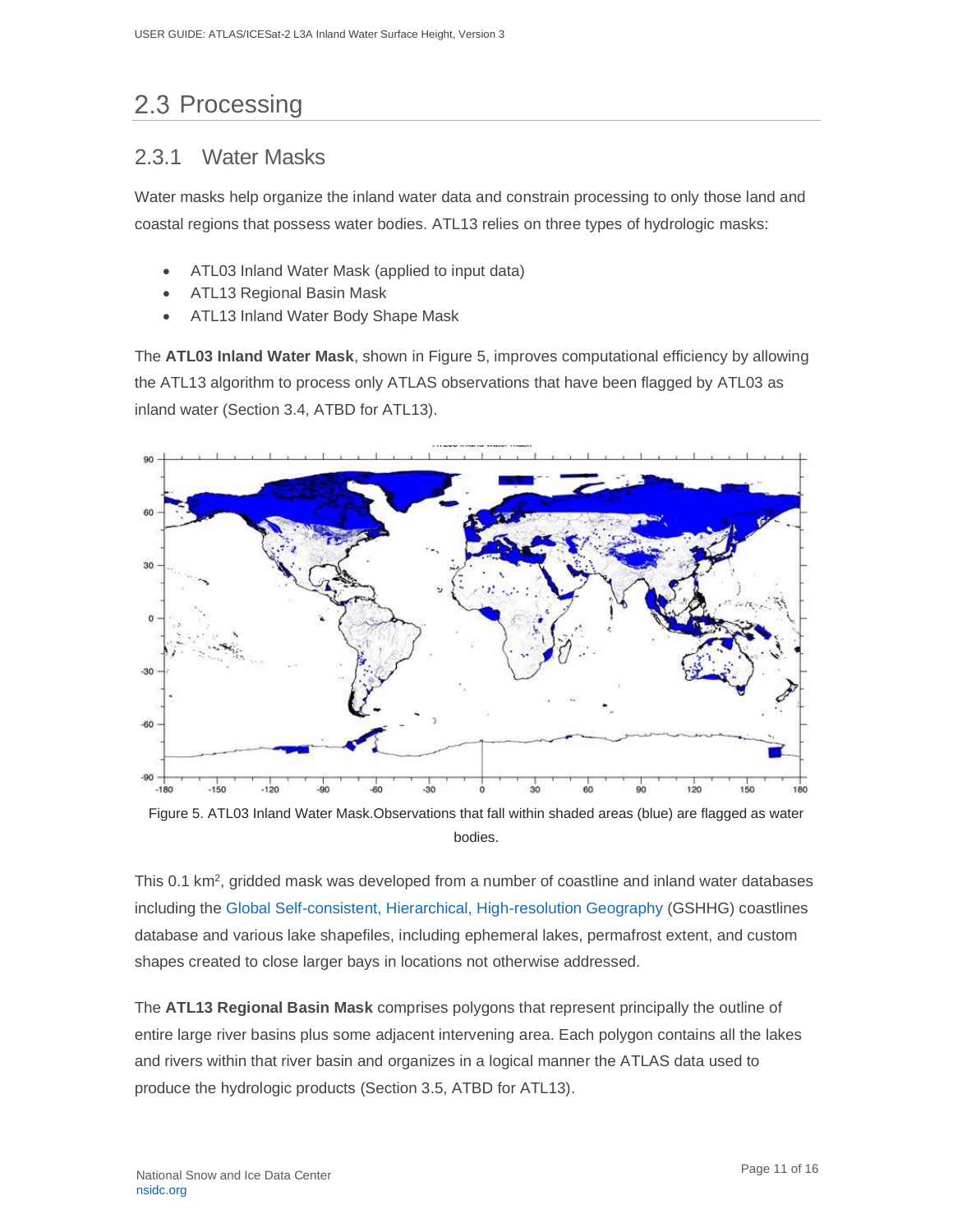The **ATL13 Inland Water Body Shape Mask** identifiies ICESat-2 crossings over individual water bodies. It was designed to delineate the shape and spatial distribution of contiguous individual water bodies, such as lakes and rivers, and is applied as a shape-file—unlike the gridded ATL03 mask flag described above. As implemented in this version of ATL13, the shape mask consists of polygons that each represent an entire single lake, reservoir, estuary, bay, or coastal buffer with an approximately 100 m buffer over land to clearly distinguish the land/water interface. Each water body is identified by a unique number, latitude and longitude, and, if available, local name (Section 3.6, ATBD for ATL13).

### <span id="page-12-0"></span>2.3.2 Surface Height Algorithm

The number of inland water surface signal photons ranges between 0.5 and several photons per meter, under normal conditions, to more than 25 photons per meter for highly specular situations. The goal of ATL13 is to estimate the mean water surface height in short, statistically representative segments (~100 photons), for each ATLAS beam that crosses a water body in the along-track direction. Thus computing inland water heights requires distances of at least 100 m, depending on atmospheric, solar, and water conditions. In addition, although the large majority of the signal photons that return to ATLAS from a given water body are reflected from the surface, typically as many as several percent comprise subsurface backscatter. As such, prior to computing the ~100 photon short segments the algorithm analyzes longer segments (1 to 3 km), which contain a sufficient number of subsurface photons to estimate the volume scattering parameters. Thus the ATL13 product combines physical and statistical modeling approaches to characterize key physical processes related to open water surface dynamics and light propagation and retrieve inland water heights from (primarily) ATL03 data.

In brief, the algorithm: 1) identifies the beginning and ending edges where individual ATLAS beams intersect a contiguous water body; 2) models the reflectance components that contribute to the integrated signal return from the water body; 3) analyzes models of the surface water height statistical distributions, subsurface volume attenuation, and their relation to the distribution of the signal photons from water surface facets; 4) removes background photons to extract the true representation of water reflectance and height; 5) deconvolves the ATLAS instrument response function from the observations; 6) computes along-track statistics, including: surface water height; subsurface attenuation; coarse-resolution water depth; significant wave height; the mean, maximum along-track water surface slope and azimuth from the two adjacent strong beams; and 7) evaluates the accuracy and quality of the measurement.

The following sections outline the major components used to estimate inland water heights in ATL13. For additional details, consult the referenced sections in the [ATBD for ATL13.](https://nsidc.org/sites/nsidc.org/files/technical-references/ICESat2_ATL13_ATBD_r003.pdf) The algorithm implementation is described in Section 5.0.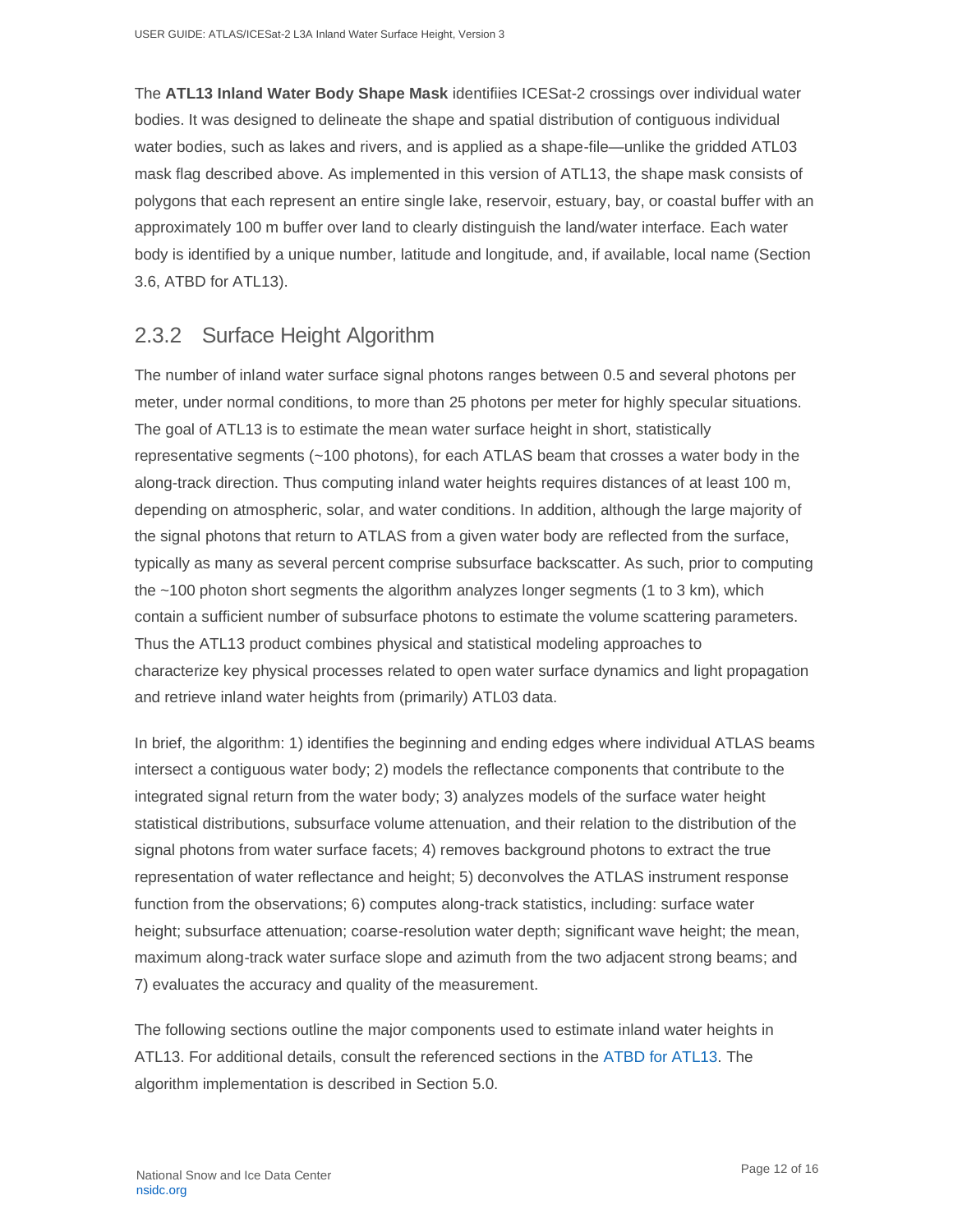### 2.3.2.1 Inland Water Backscatter

"Section 4.2 | Satellite Inland Water Backscatter Model" in the ATBD for ATL13 describes the approach used to model inland water backscatter. It includes sections which discuss: the water surface specular model (4.2.1); the water surface foam model (4.2.2); the volume scattering model (4.2.3); bottom reflectance (4.2.4); the relative magnitude of anticipated returns (4.2.5); and required atmospheric and meteorological inputs (4.2.6).

### 2.3.2.2 Water Surface Height

"Section 4.3 | Water Surface Height Model" discusses the approach used to differentiate signal photons associated with water height, including subsections that address: removing signal photons not associated with water surface height (4.3.1); estimating the background and signal to background noise ratio (4.3.2); estimating water surface height and along-track slope (4.3.3); and estimating the slope variance (4.3.4).

### 2.3.2.3 ATLAS Instrument Response Function

"Section 4.4 | Instrument Response Function (Transmitted Pulse Shape)" and "Section 4.5 | Deconvolution of Instrument Response from Lidar Returns" describe the approach used to deconvolve the instrument response function (or histogram) from the observed histogram to extract the actual water response histogram.

# <span id="page-13-0"></span>2.4 Quality, Errors, and Limitations

Data quality in this product depends largely on the precision of the georeferenced photons input from ATL03 and associated products evaluated prior to use by the ATL13 algorithm. The overall ensemble error per 100 inland water photons is estimated to be 6.1 cm. This calculation is detailed in "Section 4.9.1 | ICESat-2 Precision" in the ATBD for ATL13.

The Inland Water Team will be evaluating error in this product as more data are acquired. "Section 4.9.2 | Data Product Evaluation" in the ATBD describes the Inland Water Team's initial plan to assess ATL13 data quality in conjunction with relevant U.S. agencies, organizations, and university researchers.

# <span id="page-13-1"></span>3 VERSION HISTORY

Version 3 (May 2020)

Changes for this version include: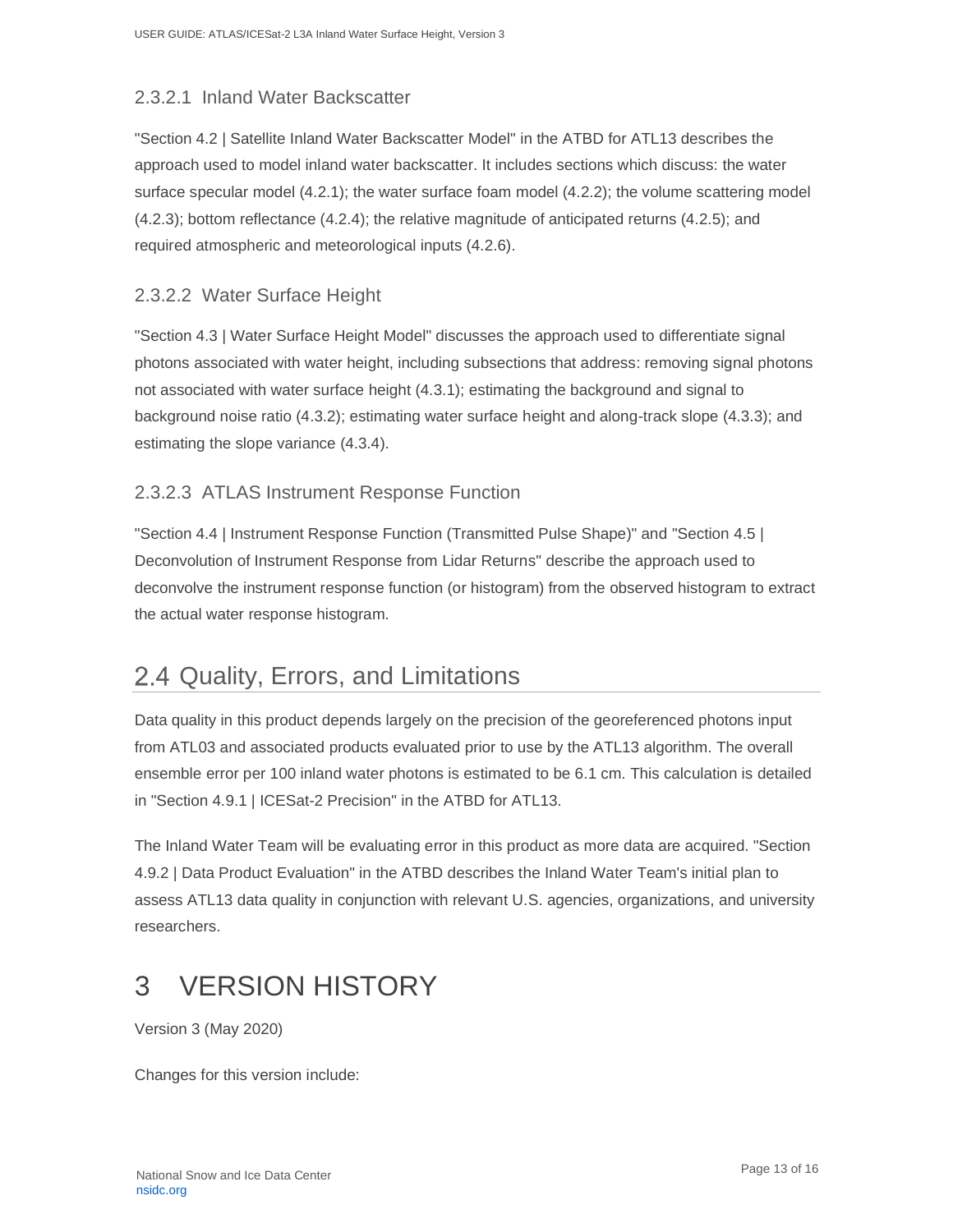- The water body shape file has been updated to include improved river shapes (see Section 3.6, ATBD for ATL13).
- The first photon bias (FPB) correction has been implemented to calculate the apparent width of the full-width at half-max (FWHX) standard deviation of the ATL13 surface (see "Section 4.7.3.6 | First photon bias correction" in the ATBD for ATL13), the apparent strength, and the average detector time. This bug fix improves surface retrievals, especially for highly specular water surfaces.
- Implemented an estimate of short segment wind speed from ATL09 input wind vector components at 10m, interpolated to short segment index photon times  $(qt[x]/met$  wind10 atl09); and derived standard deviation of water surface at the long segment rate (gt[x]/met\_wind10\_atl13).
- Using a previously identified water body bottom, implemented a minimum height for the range over which to perform the subsurface deconvolution and the bottom height of the vertical profile for long segments. This improves subsurface attenuation when the bottom is detected.
- The threshold procedure that tests photon counts within short-segment histogram multimode bins against sseg\_mode\_cnt\_test, to determine whether to include/exclude from the segment, has been updated to use the standard deviation of signal photon heights per shot segment (sseg\_stdev). This bug fix addresses bias due to the removal of ATL13 outputs in the case of large wave heights.
- The value of ancillary data/inland water/geoseg\_edge\_buffer is now selected based on the type and size of a given water body. This change fixes a bug in previous versions and improves the identification of shorelines (see "4.3.1 | Photons contributing to the water surface height," ATBD for ATL13).
- Added a parameter in the water surface height computation that incorporates the maximum available geolocation segments from ATL03, as indicated by geoseg\_edge\_buffer (default = 5), that lie outside both lake mask edge crossings (added for use in future products currently under development).
- Changed the sign for electromagnetic bias (H\_bias\_EM). This fixes a bug in previous versions.
- The expression for orthometric water surface height (equations 4.23 and 4.24, ATBD for ATL13) and depth from the mean water surface to the detected bottom have been updated to exclude H\_bias\_EM, when it is designated as invalid, and H\_bias\_fit is designated as valid. This update improves this special case.
- Implemented a new scheme that removes misidentified water surfaces due to near-shore influences. After testing that a valid number of short segments have passed all other anomaly testing (valid\_sseg\_count), and determining the maximum length of a short segment that can be marked as anomalous due to shore buffering (shore\_buff\_sseg\_length), the number of short segments to be designated as anomalous, due to near-shore influences (shore\_buffer), is implemented as a 9x9 matrix that depends on water body type and size.
- Cloud confidence flag parameters gt[x]/cloud flag\_atm\_atl09, gt[x]/cloud\_flag\_asr\_atl09, and gt[x]/layer\_flag\_atl09 are now retrieved from the ATL09 product and reported on ATL13 at the short segment rate using nearest neighbor interpolation. This was added to help analyze and better understand short-segment data products.
- Implemented surface (skin) temperature (gt[x]/met\_ts\_atl09) and NOAA snow/ice flag (gt[x]/snow\_ice\_atl09) at the short segment rate, derived by interpolation/resampling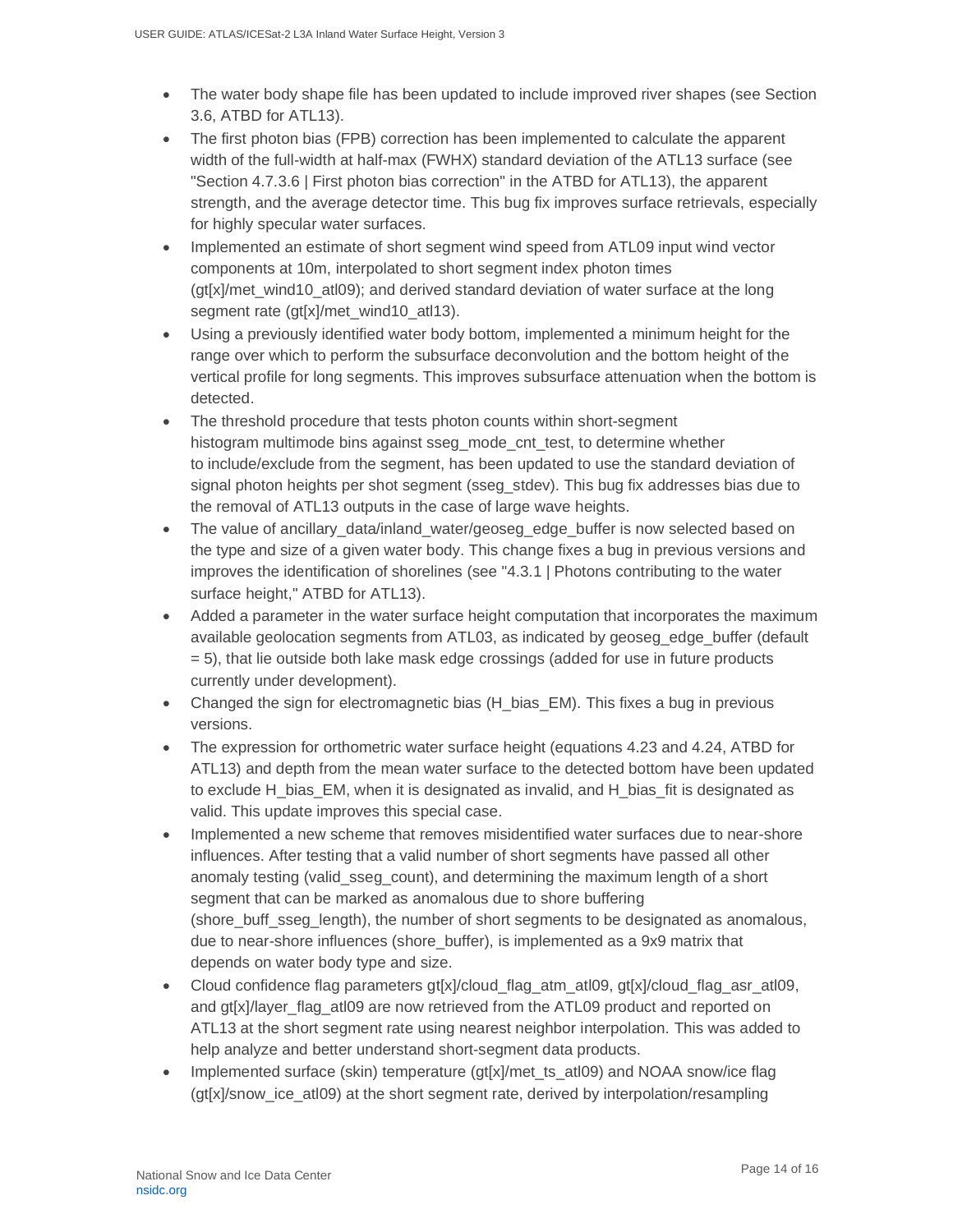ATL09 inputs (met\_ts and snow\_ice) at the 1 Hz and 25 Hz rates. These parameters were added to help analyze and improve overall understanding of short-segment data products.

• Added six water body transect parameters to gt[x]/ (transect\_id; sseg\_start\_lat; sseg\_start\_lon; sseg\_end\_lat; sseg\_end\_lon; and segment\_az imuth) which will be used by future inland water body products, currently in development.

# <span id="page-15-0"></span>4 CONTACTS AND ACKNOWLEDGMENTS

### **Michael F. Jasinski**

NASA Goddard Space Flight Center Mail Code: 617 Greenbelt, MD 20771

### **Jeremy D. Stoll**

NASA Goddard Space Flight Center Mail Code: 617 Greenbelt, MD 20771

### **David Hancock**

NASA Goddard Space Flight Center Mail Code: 610.W Wallops , VA 23337

### **John Robbins**

NASA Goddard Space Flight Center Mail Code: 615 Greenbelt, MD 20771

### **Jyothi Nattala**

NASA Goddard Space Flight Center Mail Code: 615 Greenbelt, MD 20771

### **Jamie Morison**

Polar Science Center Applied Physics Laboratory University of Washington Seattle, WA 98105

### **Benjamin M. Jones** Water and Environmental Research Center